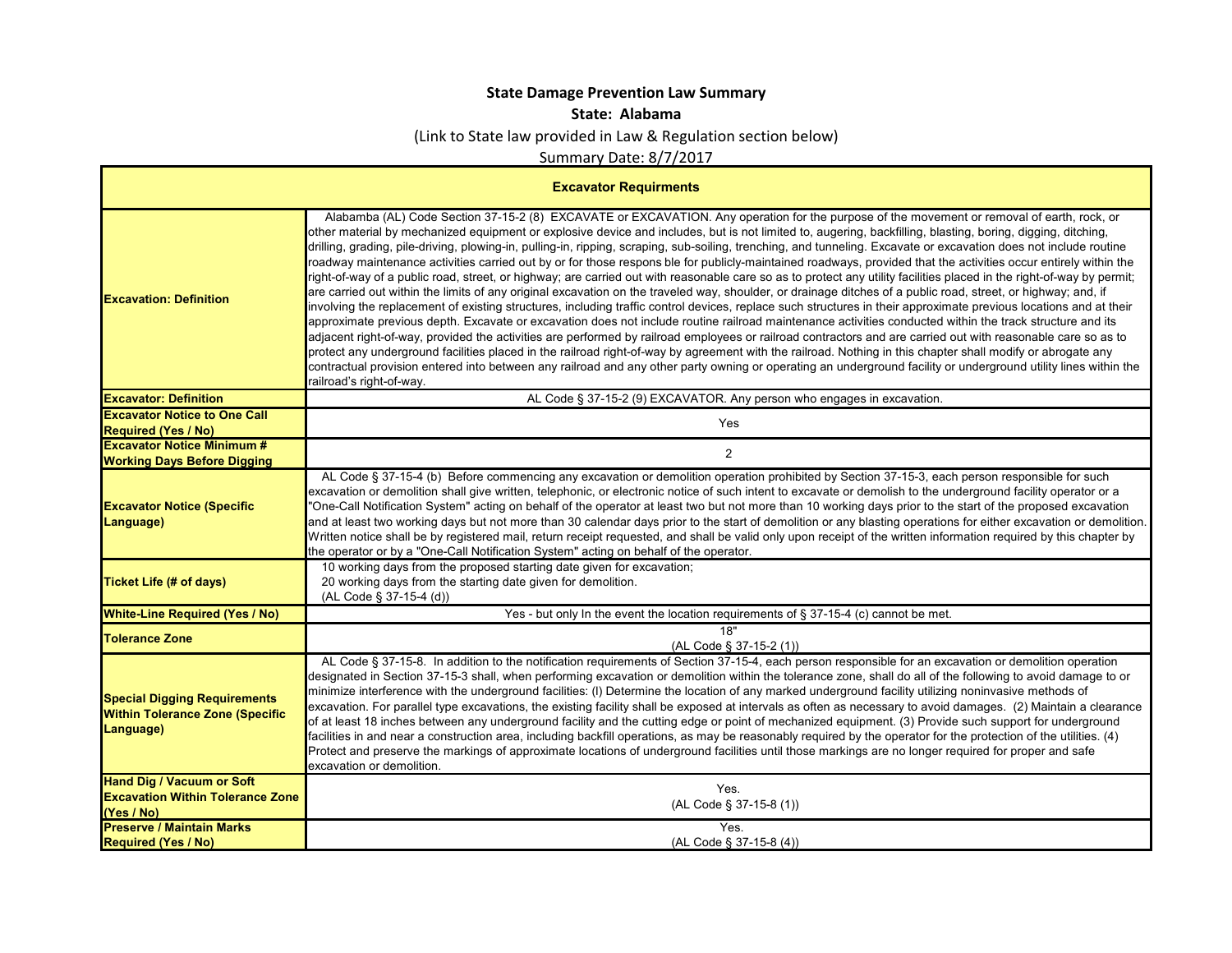| <b>Call Again If No Response from</b><br><b>Operator Or Signs Of Unmarked</b><br><b>Facilities (Yes / No)</b> | No<br>No requirement; however, see AL Code Section 37-15-6 (3) for reference to "When an excavator encounters an unmarked underground facility on an<br>excavation site where notice of intent to excavate has been made in accordance with the provisions of Section 37-15-4, and attempts a follow-up or second<br>notice"                                                                                                                                                                                                                                                                                                                                                                                                                                                                                                                                                                                                                                                                                                                                                                                                                                                                                                                                                                                                                                                                                                                                                                                                                                                                                                                                                                                                                                                                                                                                                                                                                                                                                                                                                                                                                                                                                                                                                                                                                                                                                                                               |
|---------------------------------------------------------------------------------------------------------------|------------------------------------------------------------------------------------------------------------------------------------------------------------------------------------------------------------------------------------------------------------------------------------------------------------------------------------------------------------------------------------------------------------------------------------------------------------------------------------------------------------------------------------------------------------------------------------------------------------------------------------------------------------------------------------------------------------------------------------------------------------------------------------------------------------------------------------------------------------------------------------------------------------------------------------------------------------------------------------------------------------------------------------------------------------------------------------------------------------------------------------------------------------------------------------------------------------------------------------------------------------------------------------------------------------------------------------------------------------------------------------------------------------------------------------------------------------------------------------------------------------------------------------------------------------------------------------------------------------------------------------------------------------------------------------------------------------------------------------------------------------------------------------------------------------------------------------------------------------------------------------------------------------------------------------------------------------------------------------------------------------------------------------------------------------------------------------------------------------------------------------------------------------------------------------------------------------------------------------------------------------------------------------------------------------------------------------------------------------------------------------------------------------------------------------------------------------|
| <b>Notify One-Call if Marks Moved or</b><br>No Longer Visible (Yes / No)                                      | No                                                                                                                                                                                                                                                                                                                                                                                                                                                                                                                                                                                                                                                                                                                                                                                                                                                                                                                                                                                                                                                                                                                                                                                                                                                                                                                                                                                                                                                                                                                                                                                                                                                                                                                                                                                                                                                                                                                                                                                                                                                                                                                                                                                                                                                                                                                                                                                                                                                         |
| <b>Special Language Regarding</b><br><b>Trenchless Technology (Yes / No)</b>                                  | Yes.<br>(AL Code § 37-15-8 (1))                                                                                                                                                                                                                                                                                                                                                                                                                                                                                                                                                                                                                                                                                                                                                                                                                                                                                                                                                                                                                                                                                                                                                                                                                                                                                                                                                                                                                                                                                                                                                                                                                                                                                                                                                                                                                                                                                                                                                                                                                                                                                                                                                                                                                                                                                                                                                                                                                            |
| Separate Locate Request Required<br>for Each Excavator (Yes / No)                                             | Yes.<br>(AL Code § 37-15-4 (b))                                                                                                                                                                                                                                                                                                                                                                                                                                                                                                                                                                                                                                                                                                                                                                                                                                                                                                                                                                                                                                                                                                                                                                                                                                                                                                                                                                                                                                                                                                                                                                                                                                                                                                                                                                                                                                                                                                                                                                                                                                                                                                                                                                                                                                                                                                                                                                                                                            |
| <b>Notify Operator of Damage (Yes /</b><br>No)                                                                | Yes.<br>(AL Code § 37-15-9 (a))                                                                                                                                                                                                                                                                                                                                                                                                                                                                                                                                                                                                                                                                                                                                                                                                                                                                                                                                                                                                                                                                                                                                                                                                                                                                                                                                                                                                                                                                                                                                                                                                                                                                                                                                                                                                                                                                                                                                                                                                                                                                                                                                                                                                                                                                                                                                                                                                                            |
| <b>Notify One Call Center of Damage</b><br>(Yes / No)                                                         | Yes.<br>(AL Code § 37-15-9 (a))                                                                                                                                                                                                                                                                                                                                                                                                                                                                                                                                                                                                                                                                                                                                                                                                                                                                                                                                                                                                                                                                                                                                                                                                                                                                                                                                                                                                                                                                                                                                                                                                                                                                                                                                                                                                                                                                                                                                                                                                                                                                                                                                                                                                                                                                                                                                                                                                                            |
| <b>Call 911 if Hazardous Materials</b><br><b>Released (Yes / No)</b>                                          | <b>Yes</b><br>(Equivalent; AL Code § 37-15-9 (b))                                                                                                                                                                                                                                                                                                                                                                                                                                                                                                                                                                                                                                                                                                                                                                                                                                                                                                                                                                                                                                                                                                                                                                                                                                                                                                                                                                                                                                                                                                                                                                                                                                                                                                                                                                                                                                                                                                                                                                                                                                                                                                                                                                                                                                                                                                                                                                                                          |
| <b>Notice Exemptions (Yes / No)</b>                                                                           | Yes                                                                                                                                                                                                                                                                                                                                                                                                                                                                                                                                                                                                                                                                                                                                                                                                                                                                                                                                                                                                                                                                                                                                                                                                                                                                                                                                                                                                                                                                                                                                                                                                                                                                                                                                                                                                                                                                                                                                                                                                                                                                                                                                                                                                                                                                                                                                                                                                                                                        |
| <b>Notice Exemptions (Specific</b><br>Language))                                                              | AL Code § 37-15-2 (8)  Excavate or excavation does not include routine roadway maintenance activities carried out by or for those responsible for publicly-<br>maintained roadways, provided that the activities occur entirely within the right-of-way of a public road, street, or highway; are carried out with reasonable care<br>so as to protect any utility facilities placed in the right-of-way by permit; are carried out within the limits of any original excavation on the traveled way,<br>shoulder, or drainage ditches of a public road, street, or highway; and, if involving the replacement of existing structures, including traffic control devices,<br>replace such structures in their approximate previous locations and at their approximate previous depth. Excavate or excavation does not include routine<br>railroad maintenance activities conducted within the track structure and its adjacent right-of-way, provided the activities are performed by railroad employees<br>or railroad contractors and are carried out with reasonable care so as to protect any underground facilities placed in the railroad right-of-way by agreement<br>with the railroad. Nothing in this chapter shall modify or abrogate any contractual provision entered into between any railroad and any other party owning or<br>operating an underground facility or underground utility lines within the railroad's right-of-way.<br>§ 37-15-4: "(f) Compliance with the notice requirements of this section is not required of persons plowing less than 12 inches in depth for agricultural<br>purposes. (g) Compliance with the notice requirements of this section is not required by persons or operators excavating on their own property or easement<br>when no other persons or operators have underground facilities on the property or easement. (h) Except for those persons submitting design or survey locate<br>requests, no person, including an operator, shall reguest markings of a site through the "One-Call Notification System" or an in-house program that meets the<br>operational requirements as described in subsection (a) of Section 37-15-5, unless excavation is scheduled to commence. In addition, no person shall make<br>repeated requests for remarking, unless the repeated reguest is required for excavating to continue or due to circumstances not reasonably within the control<br>of the person. |
| <b>Operator Response</b>                                                                                      |                                                                                                                                                                                                                                                                                                                                                                                                                                                                                                                                                                                                                                                                                                                                                                                                                                                                                                                                                                                                                                                                                                                                                                                                                                                                                                                                                                                                                                                                                                                                                                                                                                                                                                                                                                                                                                                                                                                                                                                                                                                                                                                                                                                                                                                                                                                                                                                                                                                            |
| Minimum # Days for Operator to<br><b>Respond After Receiving Notice</b><br>(Generally)                        | $\overline{2}$                                                                                                                                                                                                                                                                                                                                                                                                                                                                                                                                                                                                                                                                                                                                                                                                                                                                                                                                                                                                                                                                                                                                                                                                                                                                                                                                                                                                                                                                                                                                                                                                                                                                                                                                                                                                                                                                                                                                                                                                                                                                                                                                                                                                                                                                                                                                                                                                                                             |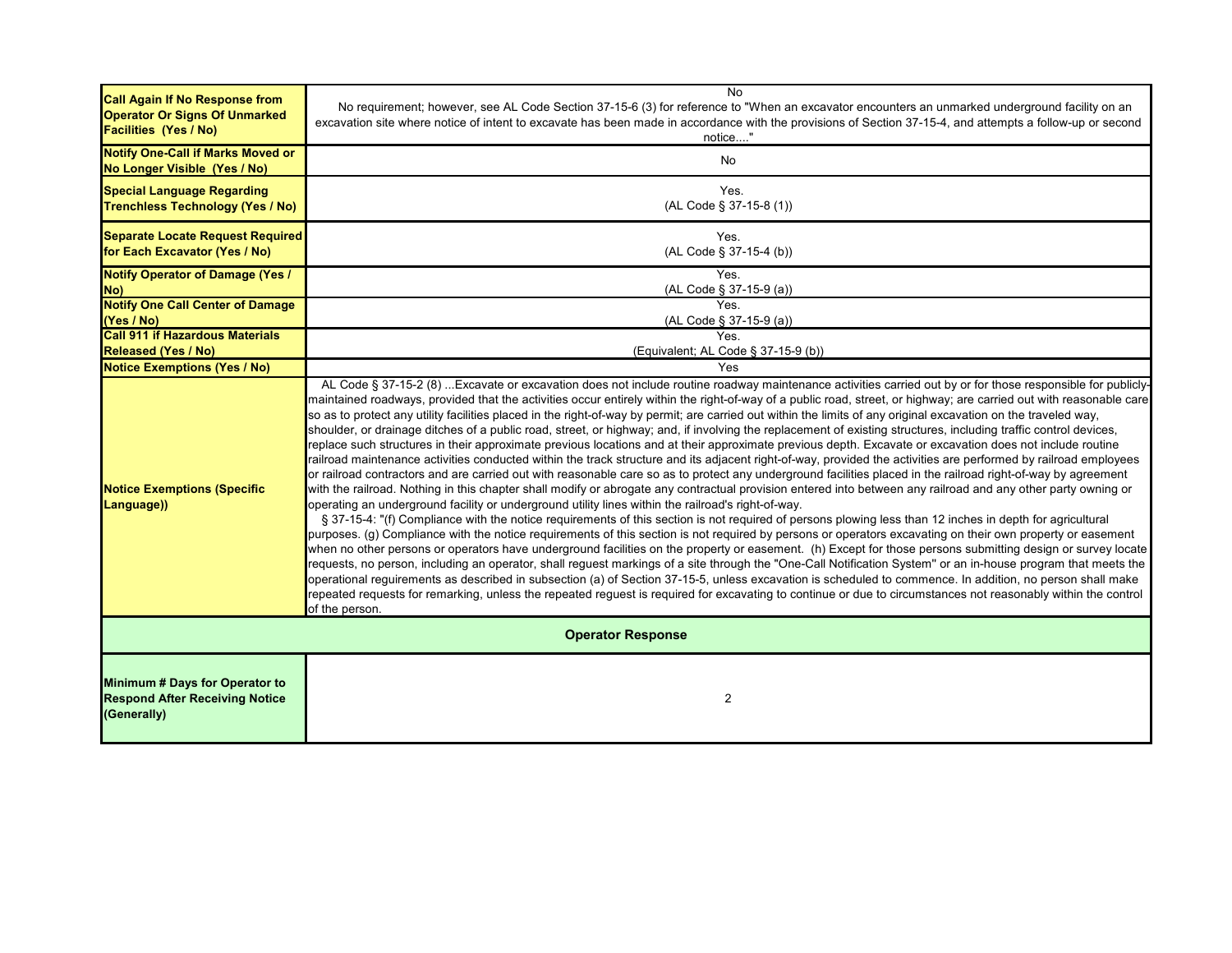| <b>Operator Requirements to</b><br><b>Respond to Locate Notification</b><br>(Specific Language)            | AL Code § 37-15-6 (a)(1) Each operator served with notice in accordance with Section 37-15-4, with underground facilities in the area, shall mark or cause<br>to be marked or otherwise provide the approximate location of the operator's underground facilities by marking in a manner as prescr bed herein prior to the<br>proposed start of excavation, demolition, or blasting. If any underground facilities become damaged due to an operator furnishing inaccurate information as to<br>the approximate location of the facilities, through no fault of the operator, then the civil liabilities imposed by this chapter do not apply. (2) In lieu of such<br>marking, the operator may request to be present at the site upon commencement of the excavation, demolition, or blasting. (3) When an excavator<br>encounters an unmarked underground facility on an excavation site where notice of intent to excavate has been made in accordance with the provisions of<br>Section 37-15-4, and attempts a follow-up or second notice relative to revising the original notice to the "One-Call Notification System" or the operator, all<br>operators thus notified must attempt to contact the excavator within four hours and provide a response relative to any of their known underground facilities,<br>active or abandoned, at the site of the excavation. |
|------------------------------------------------------------------------------------------------------------|----------------------------------------------------------------------------------------------------------------------------------------------------------------------------------------------------------------------------------------------------------------------------------------------------------------------------------------------------------------------------------------------------------------------------------------------------------------------------------------------------------------------------------------------------------------------------------------------------------------------------------------------------------------------------------------------------------------------------------------------------------------------------------------------------------------------------------------------------------------------------------------------------------------------------------------------------------------------------------------------------------------------------------------------------------------------------------------------------------------------------------------------------------------------------------------------------------------------------------------------------------------------------------------------------------------------------------------------------------------------------|
| <b>Minimum Standards for Locator</b><br>Qualifications (Yes / No)                                          | <b>No</b>                                                                                                                                                                                                                                                                                                                                                                                                                                                                                                                                                                                                                                                                                                                                                                                                                                                                                                                                                                                                                                                                                                                                                                                                                                                                                                                                                                  |
| <b>Minimum Standards for Locator</b><br><b>Qualifications</b><br>(Specific Language)                       | Not addressed                                                                                                                                                                                                                                                                                                                                                                                                                                                                                                                                                                                                                                                                                                                                                                                                                                                                                                                                                                                                                                                                                                                                                                                                                                                                                                                                                              |
| <b>Law Specifies Marking Standards</b><br><b>Other Than Color</b><br>(Yes / No)                            | No                                                                                                                                                                                                                                                                                                                                                                                                                                                                                                                                                                                                                                                                                                                                                                                                                                                                                                                                                                                                                                                                                                                                                                                                                                                                                                                                                                         |
| <b>Law Specifies Marking Standards</b><br><b>Other Than Color (Specific</b><br>Language)                   | AL Code § 37-15-6. (b) When marking the approximate location of underground facilities, the operator shall follow the color code designation in<br>accordance with the latest edition of the Americ'an Public Works Association Uniform Color Code. (c) The color code designation referenced in this section<br>shall not be used by any operator or person to mark the boundary or location of any excavation or demolition area. If the excavator elects to mark the<br>proposed excavation or demolition site, the boundary or location shall be identified using white as the identifying color or with natural color wood stakes.<br>White flags or white stakes may have a thin stripe, one inch or less of the designated color code, to indicate the excavator's proposed type of facility, if<br>applicable.                                                                                                                                                                                                                                                                                                                                                                                                                                                                                                                                                     |
| Law Includes Specific Language<br><b>For Operators To Locate Sewer</b><br>Laterals (Yes / No)              | No                                                                                                                                                                                                                                                                                                                                                                                                                                                                                                                                                                                                                                                                                                                                                                                                                                                                                                                                                                                                                                                                                                                                                                                                                                                                                                                                                                         |
| Law Includes Specific Language<br><b>For Operators To Locate</b><br><b>Abandoned Facilities (Yes / No)</b> | Yes                                                                                                                                                                                                                                                                                                                                                                                                                                                                                                                                                                                                                                                                                                                                                                                                                                                                                                                                                                                                                                                                                                                                                                                                                                                                                                                                                                        |
| <b>Operator Must Locate Abandoned</b><br><b>Facilities</b><br>(Specific Language)                          | AL Code § 37-15-6 (a) (3) When an excavator encounters an unmarked underground facility on an excavation site where notice of intent to excavate has<br>been made in accordance with the provisions of Section 37-15-4, and attempts a follow-up or second notice relative to revising the original notice to the "One-<br>Call Notification System" or the operator, all operators thus notified must attempt to contact the excavator within four hours and provide a response relative to<br>any of their known underground facilities, active or abandoned, at the site of the excavation.                                                                                                                                                                                                                                                                                                                                                                                                                                                                                                                                                                                                                                                                                                                                                                             |
| <b>Positive Response Required -</b><br><b>Operator Contact Excavator</b><br>(Yes / No)                     | Yes                                                                                                                                                                                                                                                                                                                                                                                                                                                                                                                                                                                                                                                                                                                                                                                                                                                                                                                                                                                                                                                                                                                                                                                                                                                                                                                                                                        |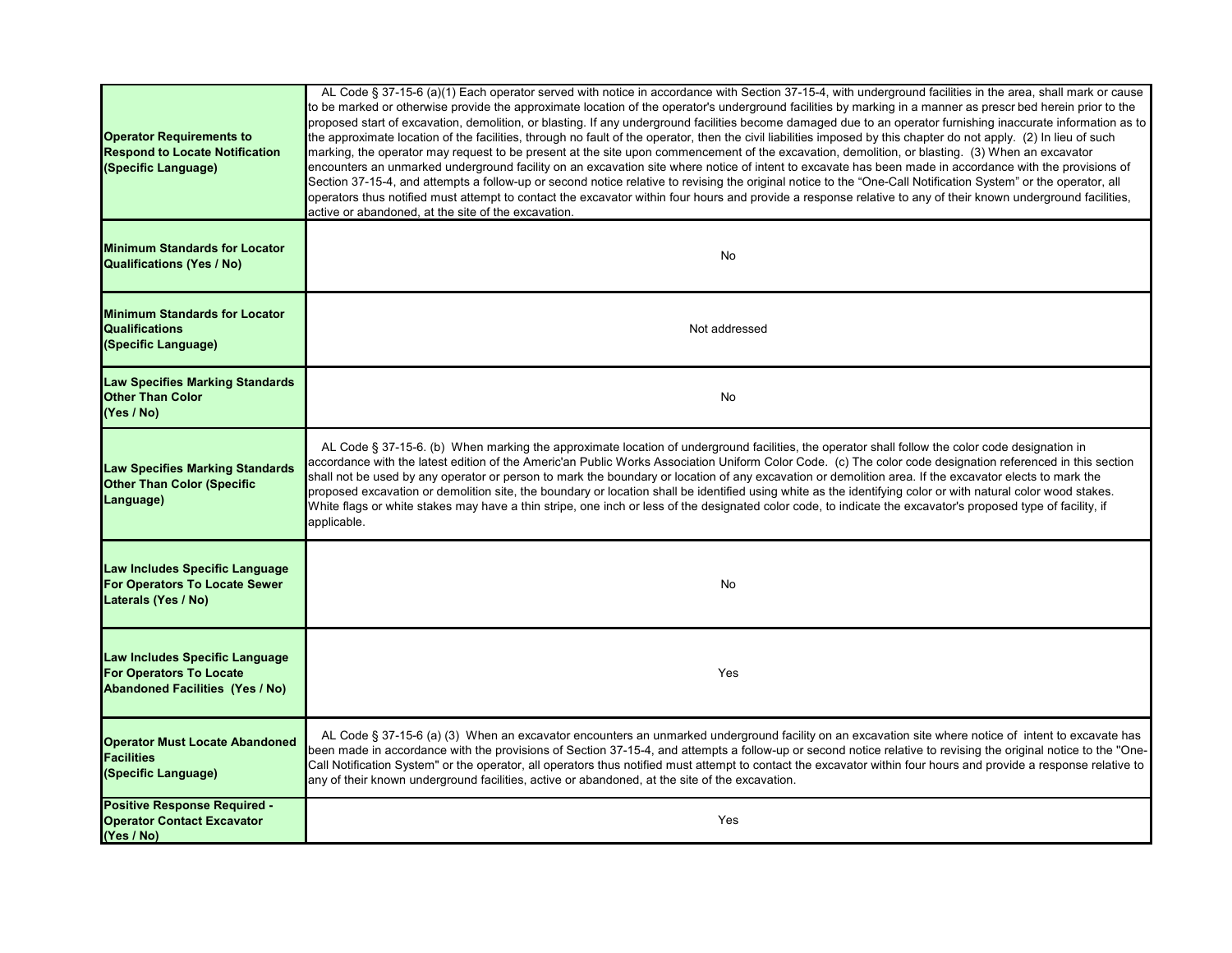| Positive Response Required -<br><b>Operator Contact Excavator</b><br>(Specific Language)                                                   | Positive response is limited to:<br>Alabama Code Section 37-15-6 (a) (3) When an excavator encounters an unmarked underground facility on an excavation site where notice of intent to<br>excavate has been made in accordance with the provisions of Section 37-15-4, and attempts a follow-up or second notice relative to revising the original<br>notice to the "One-Call Notification System" or the operator, all operators thus notified must attempt to contact the excavator within four hours and provide a<br>response relative to any of their known underground facilities, active or abandoned, at the site of the excavation. |
|--------------------------------------------------------------------------------------------------------------------------------------------|----------------------------------------------------------------------------------------------------------------------------------------------------------------------------------------------------------------------------------------------------------------------------------------------------------------------------------------------------------------------------------------------------------------------------------------------------------------------------------------------------------------------------------------------------------------------------------------------------------------------------------------------|
| <b>Positive Response Required -</b><br><b>Operator Contact One Call Center</b><br>(Yes / No)                                               | No                                                                                                                                                                                                                                                                                                                                                                                                                                                                                                                                                                                                                                           |
| Positive Response Required -<br><b>Operator Contact One Call Center</b><br>(Specific Language)                                             | Not addressed                                                                                                                                                                                                                                                                                                                                                                                                                                                                                                                                                                                                                                |
| <b>Positive Response - One-Call</b><br><b>Automated (Yes / No)</b>                                                                         | No                                                                                                                                                                                                                                                                                                                                                                                                                                                                                                                                                                                                                                           |
| <b>Operator Must Provide One-Call</b><br><b>Center with Information On</b><br><b>Locations of Buried Facilities (Yes)</b><br>/ No)         | Yes                                                                                                                                                                                                                                                                                                                                                                                                                                                                                                                                                                                                                                          |
| <b>Operator Must Provide One-Call</b><br><b>Center with Information On</b><br><b>Locations of Buried Facilities</b><br>(Specific Language) | AL Code § 37-15-5. (i) All operators who are members of a "One-Call Notification System" shall provide the "One-Call Notification System" with the<br>following information: (1) The notification area data in a format as required by the current database system utilized by the "One-Call Notification System" for<br>the locations in which members have underground facilities or for other reasons wish to receive notifications of proposed excavations, demolitions, or<br>blasting. This information shall be updated at least once a year.                                                                                         |
| <b>Operator Must Update Information</b><br>On Locations of Buried Facilities<br>(Yes / No)                                                 | Yes                                                                                                                                                                                                                                                                                                                                                                                                                                                                                                                                                                                                                                          |
| <b>Operator Must Update Information</b><br>On Locations of Buried Facilities<br>(Specific Language)                                        | AL Code § 37-15-5. (k) All members of the "One-Call Notification System" who have changes, additions, or new installations of buried facilities within the<br>boundaries of the State of Alabama shall notify the "One-Call Notification System" of changes in the information required in subdivision (1) of subsection (i) of<br>this section, within 30 days of the completion of such change, addition, or new installation.                                                                                                                                                                                                             |
| <b>New Facilities Must Be Locatable</b><br><b>Electronically</b><br>(Yes / No)                                                             | No                                                                                                                                                                                                                                                                                                                                                                                                                                                                                                                                                                                                                                           |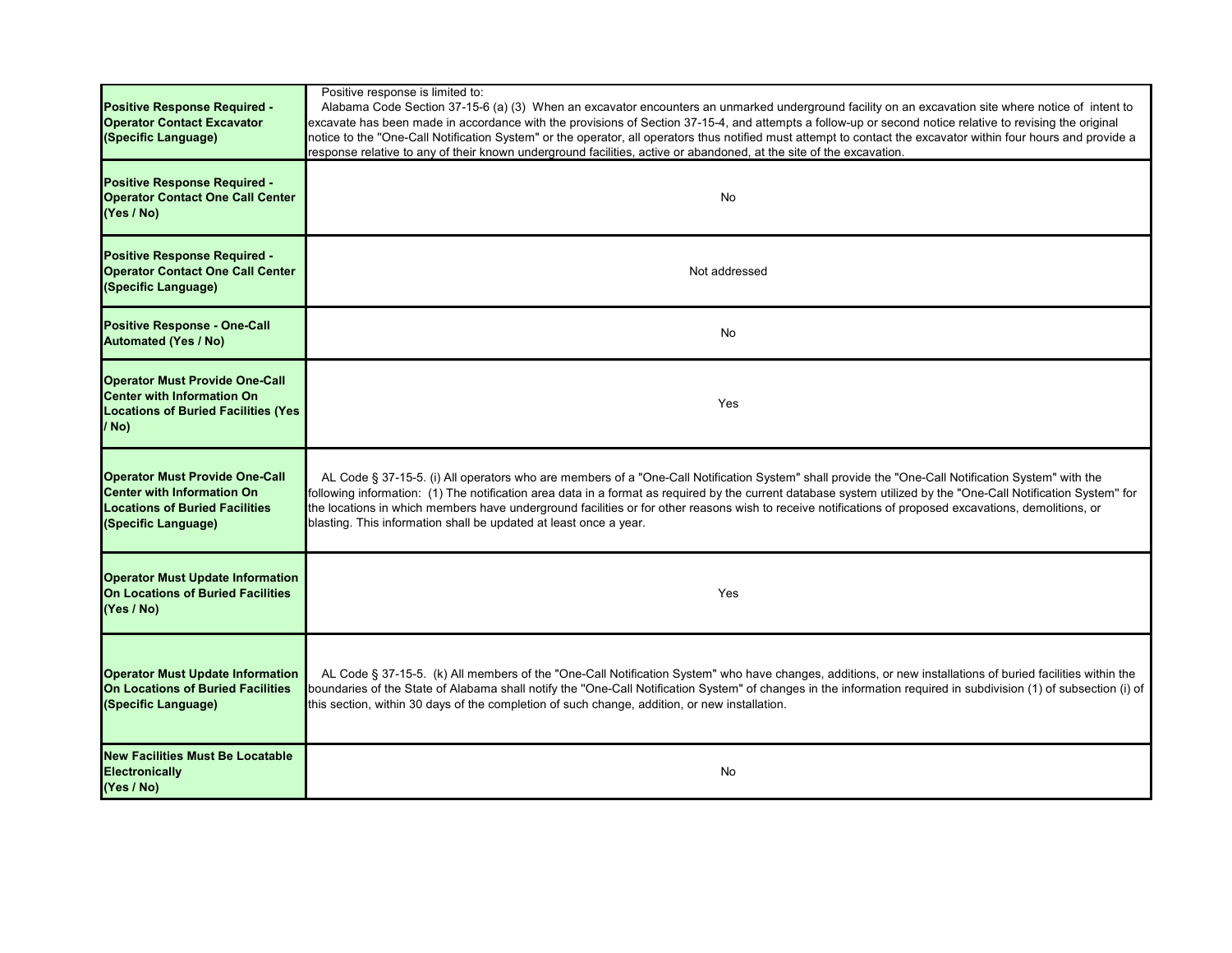| <b>New Facilities Must Be Locatable</b><br><b>Electronically (Specific Language)</b>             | Not addressed.                                                                                                                                                                                                                                                                                                                                                                                                                                                                                                                                                                                                                                    |  |
|--------------------------------------------------------------------------------------------------|---------------------------------------------------------------------------------------------------------------------------------------------------------------------------------------------------------------------------------------------------------------------------------------------------------------------------------------------------------------------------------------------------------------------------------------------------------------------------------------------------------------------------------------------------------------------------------------------------------------------------------------------------|--|
| Design Request (Yes / No)                                                                        | Yes.<br>(AL Code § 37-15-4.1)                                                                                                                                                                                                                                                                                                                                                                                                                                                                                                                                                                                                                     |  |
| <b>One Call, Enforcement, and Reporting</b>                                                      |                                                                                                                                                                                                                                                                                                                                                                                                                                                                                                                                                                                                                                                   |  |
| <b>Mandatory One Call Membership</b><br>(Yes / No)                                               | No                                                                                                                                                                                                                                                                                                                                                                                                                                                                                                                                                                                                                                                |  |
| <b>One Call Membership Exemptions</b><br>(Yes / No)                                              | No                                                                                                                                                                                                                                                                                                                                                                                                                                                                                                                                                                                                                                                |  |
| <b>One Call Membership Exemptions</b><br>(Specific Language)                                     | Not addressed.                                                                                                                                                                                                                                                                                                                                                                                                                                                                                                                                                                                                                                    |  |
| <b>One-Call Law Addresses Board</b><br>Make-Up (Yes / No)                                        | No                                                                                                                                                                                                                                                                                                                                                                                                                                                                                                                                                                                                                                                |  |
| <b>One-Call Law Addresses Board</b><br><b>Make-Up (Specific Language)</b>                        | Not addressed.                                                                                                                                                                                                                                                                                                                                                                                                                                                                                                                                                                                                                                    |  |
| <b>Separate Body Designated to</b><br><b>Advise Enforcement Authority (Yes</b><br>$/$ No)        | No                                                                                                                                                                                                                                                                                                                                                                                                                                                                                                                                                                                                                                                |  |
| <b>Separate Body Designated to</b><br><b>Advise Enforcement Authority</b><br>(Specific Language) | Not addressed.                                                                                                                                                                                                                                                                                                                                                                                                                                                                                                                                                                                                                                    |  |
| <b>Penalties / Fines Excavators (Yes /</b><br>No)                                                | Yes                                                                                                                                                                                                                                                                                                                                                                                                                                                                                                                                                                                                                                               |  |
| <b>Penalties / Fines Excavators</b><br>(Specific Language)                                       | AL Code § 37-15-10 (a): "Any person who violates any provision of this chapter shall be subject to a civil penalty not to exceed \$10,000 for each such<br>violation(d) The amount of such penalties shall be dependent upon the degree of non-compliance, the amount of injury or damage caused, the degree of<br>threat to public safety, the degree of public inconvenience caused as a result of the violation, and the number of past violations. Mitigation of the penalty may<br>be shown by "good faith" efforts of the violator to have complied with the provisions of this chapter."                                                   |  |
| <b>Penalties / Fines Operators (Yes /</b><br>No)                                                 | Yes                                                                                                                                                                                                                                                                                                                                                                                                                                                                                                                                                                                                                                               |  |
| <b>Penalties / Fines Operators</b><br>(Specific Language)                                        | AL Code § 37-15-10 (a): "Any person who violates any provision of this chapter shall be subject to a civil penalty not to exceed \$10,000 for each such<br>violation(d) The amount of such penalties shall be dependent upon the degree of non-compliance, the amount of injury or damage caused, the degree of<br>threat to public safety, the degree of public inconvenience caused as a result of the violation, and the number of past violations. Mitigation of the penalty may<br>be shown by "good faith" efforts of the violator to have complied with the provisions of this chapter."                                                   |  |
| Penalties / Fines Other (Yes / No)                                                               | Yes                                                                                                                                                                                                                                                                                                                                                                                                                                                                                                                                                                                                                                               |  |
| <b>Penalties / Fines Other (Specific</b><br>Language)                                            | AL Code § 37-15-10 (a): "Any person who violates any provision of this chapter shall be subject to a civil penalty not to exceed \$10,000 for each such<br>violation(d) The amount of such penalties shall be dependent upon the degree of non-compliance, the amount of injury or damage caused, the degree of<br>threat to public safety, the degree of public inconvenience caused as a result of the violation, and the number of past violations. Mitigation of the penalty may<br>be shown by "good faith" efforts of the violator to have complied with the provisions of this chapter."                                                   |  |
| <b>Enforcement Authority Identified</b>                                                          | District Attorney or Attorney General<br>AL Code § 37-15-10 (b) (b) An action under this section shall be instigated by any person making a complaint in writing, verified by oath, that the person<br>has reason to believe that a violation under this chapter has occurred. (c) Prosecution of violations of this chapter shall be by district attorney or the Attorney<br>General and shall be brought in the circuit court for the county in which the violation, or some part thereof, arose or in the circuit court for the county in which<br>the defendant resides or maintains his or her principal place of business within the state. |  |